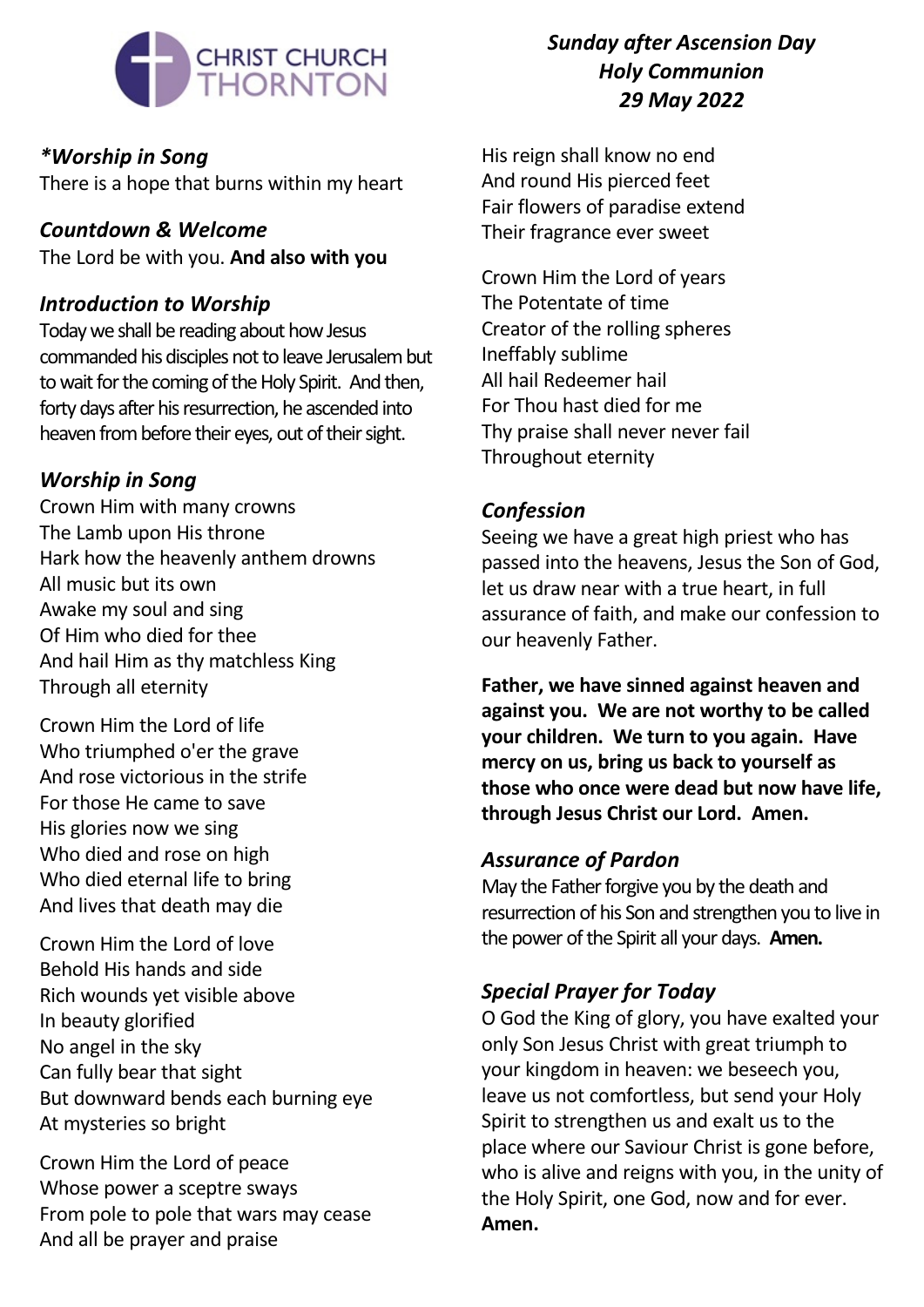#### *Bible Reading* Acts 1:1-11 *(Church Bible page 909)*

This is the word of the Lord **Thanks be to God.**

## *Sermon*

## *Worship in Song*

Jesus is King and I will extol Him Give Him the glory and honour His name He reigns on high enthroned in the heavens Word of the Father exalted for us

We have a hope that is steadfast and certain Gone through the curtain and touching the throne We have a Priest who is there interceding Pouring His grace on our lives day by day

We come to Him our Priest and Apostle Clothed in His glory and bearing His name Laying our lives with gladness before Him Filled with His Spirit we worship the King

O Holy One our hearts do adore You Thrilled with Your goodness we give You our praise Angels in light with worship surround Him Jesus our Saviour forever the same

# *Affirmation of Faith*

Using words from Philippians chapter 2, let us affirm our faith in Jesus Christ the Son of God.

**Though he was divine, he did not cling to equality with God, but made himself nothing. Taking the form of a slave, he was born in human likeness. He humbled himself and was obedient to death, even the death of the cross. Therefore God has raised him on high, and given him the name above every name: that at the name of Jesus every knee should bow, and every voice proclaim that Jesus Christ is Lord, to the glory of God the Father. Amen.**

# *Prayers*

*At the end:* Merciful Father, **accept these prayers for the sake of your Son, our Saviour Jesus Christ. Amen.**

# *The Peace*

Jesus says: 'Peace I leave with you; my peace I give to you. If you love me, rejoice because I am going to the Father.' Alleluia.

The peace of the Lord be always with you **and also with you.**

# *Offertory Prayer*

**Yours, Lord, is the greatness, the power, the glory, the splendour, and the majesty. For everything in heaven and on earth is yours. All things come from you, and of your own do we give you. Amen.**

## *The Eucharistic Prayer*

The Lord be with you. **And also with you**

Lift up your hearts. **We lift them to the Lord.**

Let us give thanks to the Lord our God. **It is right to give thanks and praise**.

It is indeed right, our duty and our joy, always and everywhere to give you thanks, holy Father, almighty and eternal God, through Jesus Christ our Lord. For he is our great high priest who has entered once for all into the heavenly sanctuary, evermore to pour upon your Church the grace and comfort of your Holy Spirit. He is the one who has gone before us, who calls us to be united in prayer as were his disciples in the upper room while they awaited his promised gift, the life-giving Spirit of Pentecost. Therefore all creation yearns with eager longing as angels and archangels sing the endless hymn of praise:

#### **Holy, holy, holy Lord,God of power and might, heaven and earth are full of your glory. Hosanna in the highest.**

Lord, you are holy indeed, the source of all holiness; grant that by the power of your Holy Spirit, and according to your holy will, these gifts of bread and wine may be to us the body and blood of our Lord Jesus Christ; who, in the same night that he was betrayed, took bread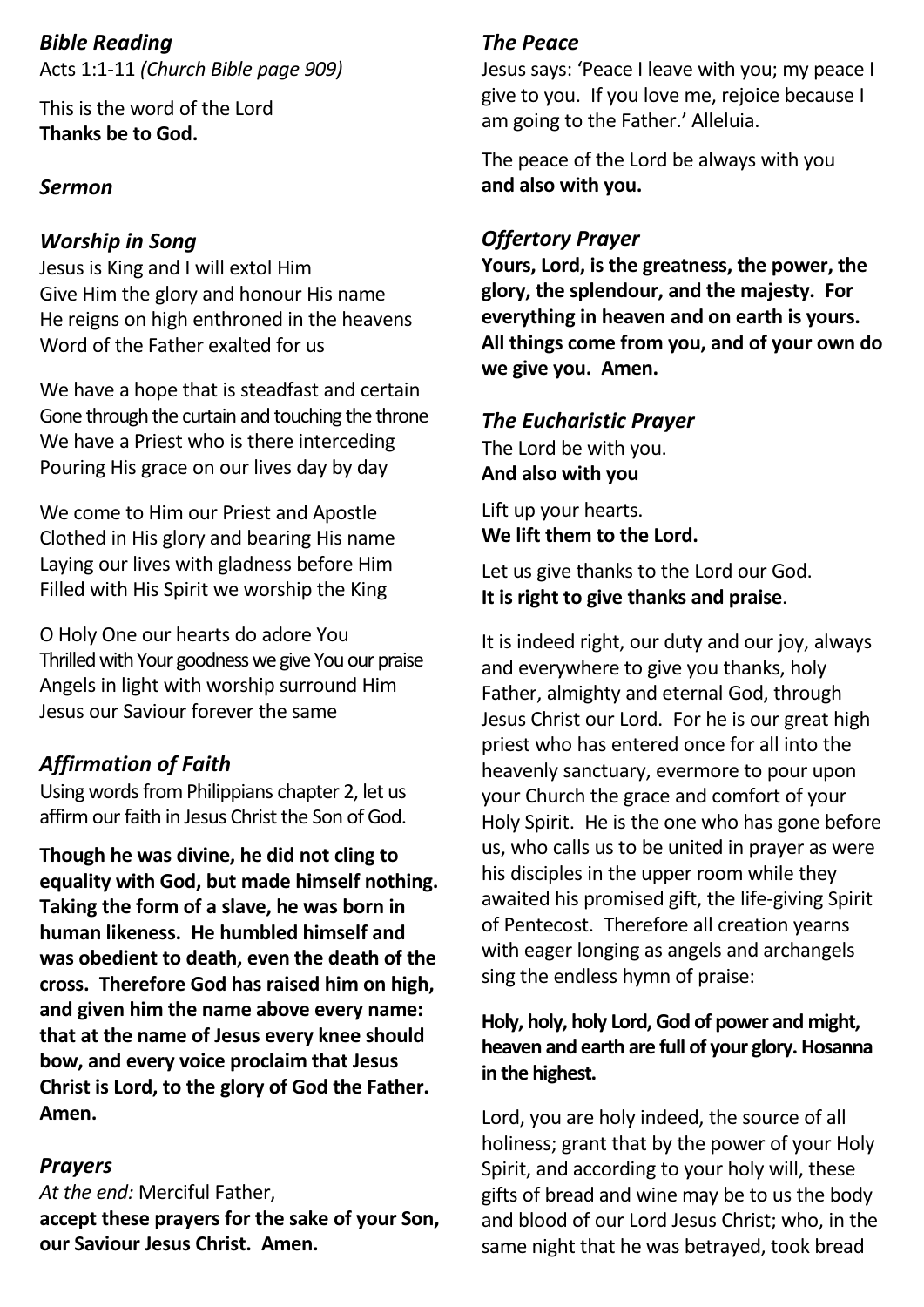and gave you thanks; he broke it and gave it to his disciples, saying: Take, eat; this is my body which is given for you; do this in remembrance of me.

In the same way, after supper he took the cup and gave you thanks; he gave it to them, saying: Drink this, all of you; this is my blood of the new covenant, which is shed for you and for many for the forgiveness of sins. Do this, as often as you drink it, in remembrance of me.

#### Great is the mystery of faith: **Christ has died: Christ is risen: Christ will come again.**

And so, Father, calling to mind his death on the cross, his perfect sacrifice made once for the sins of the whole world; rejoicing in his mighty resurrection and glorious ascension, and looking for his coming in glory, we celebrate this memorial of our redemption. As we offer you this our sacrifice of praise and thanksgiving, we bring before you this bread and this cup and we thank you for counting us worthy to stand in your presence and serve you.

Send the Holy Spirit on your people and gather into one in your kingdom all who share this one bread and one cup, so that we, in the company of all the saints, may praise and glorify you for ever, through Jesus Christ our Lord; by whom, and with whom, and in whom, in the unity of the Holy Spirit, all honour and glory be yours, almighty Father, for ever and ever. **Amen.**

#### *The Lord's Prayer*

**Our Father, who artin heaven, hallowed be thy name;thy kingdom come;thy will be done; on earth asitisin heaven. Give usthis day our daily bread. And forgive us ourtrespasses, as we forgive those who trespass against us. And lead us notinto temptation; but deliver usfrom evil. For thine is the kingdom, the power and the glory, for ever and ever. Amen.**

# *Breaking of the Bread*

Every time we eat this bread and drink this cup, **we proclaim the Lord's death until he comes.**

### *Giving of Communion*

Draw near with faith. Receive the body of our Lord Jesus Christ which he gave for you, and his blood which he shed for you. Eat and drink in remembrance that he died for you, and feed on him in your hearts by faith with thanksgiving.

*We receive communion*

#### *Song during Communion*

All heaven declares The glory of the risen Lord Who can compare with The beauty of the Lord Forever He will be The Lamb upon the throne I gladly bow the knee And worship Him alone

I will proclaim The glory of the risen Lord Who once was slain To reconcile man to God Forever You will be The Lamb upon the throne I gladly bow the knee And worship You alone

#### *Song during Communion*

The Lord is King! lift up your voice, O earth, and all ye heavens rejoice; From world to world the joy shall ring: 'The Lord omnipotent is King!'

The Lord is King! who then shall dare Resist His will, distrust His care, Or murmur at His wise decrees, Or doubt His royal promises?

He reigns! ye saints, exalt your strains; Your God is King, your Father reigns: And He is at the Father's side, The Man of Love, the Crucified.